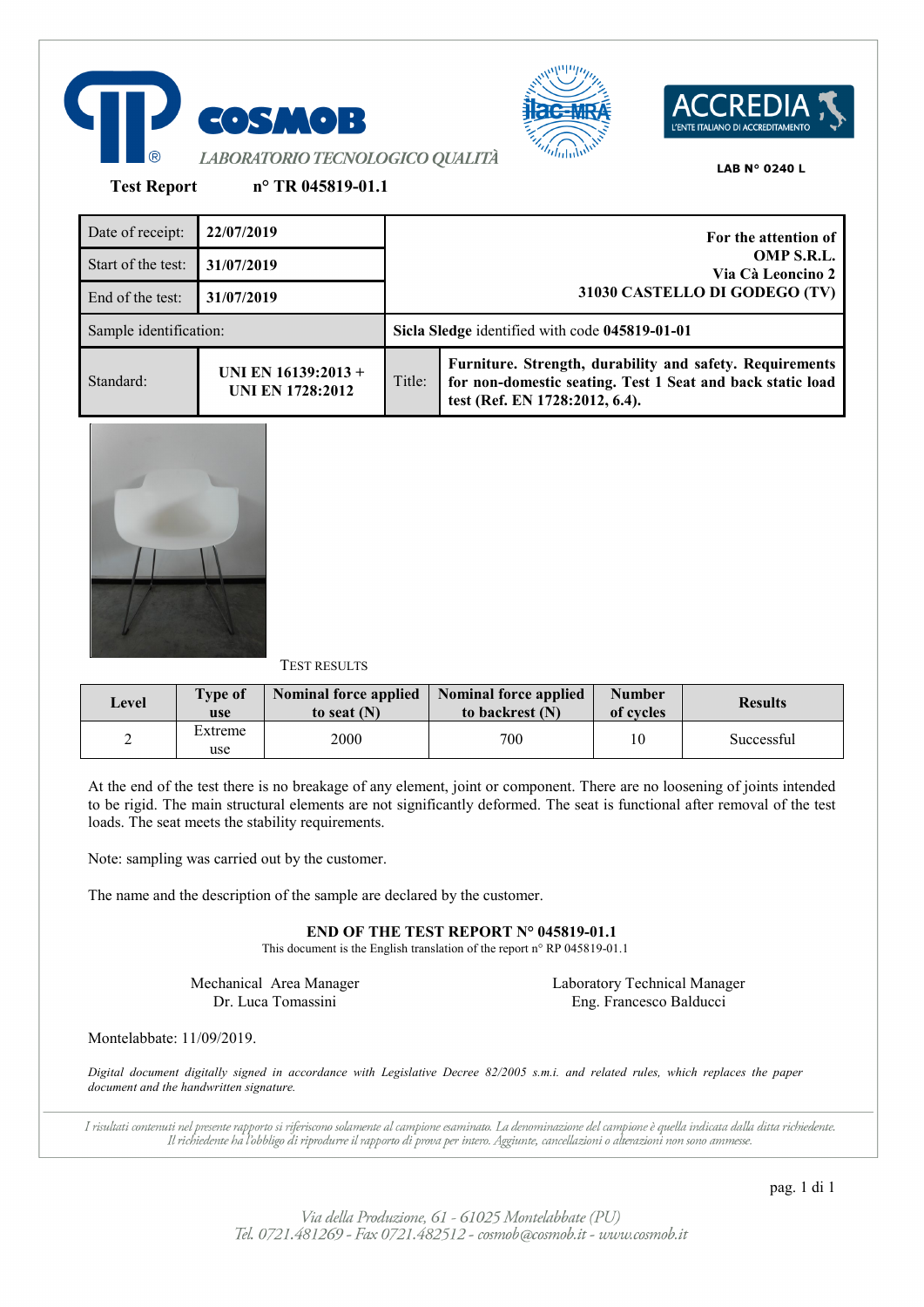





**Test Report n° TR 045819-01.2**

| Date of receipt:       | 22/07/2019                                     |        | For the attention of                                                                                                                                   |
|------------------------|------------------------------------------------|--------|--------------------------------------------------------------------------------------------------------------------------------------------------------|
| Start of the test:     | 02/09/2019                                     |        | OMP S.R.L.<br>Via Cà Leoncino 2                                                                                                                        |
| End of the test:       | 02/09/2019                                     |        | 31030 CASTELLO DI GODEGO (TV)                                                                                                                          |
| Sample identification: |                                                |        | Sicla Sledge identified with code 045819-01-01                                                                                                         |
| Standard:              | UNI EN 16139:2013 +<br><b>UNI EN 1728:2012</b> | Title: | Furniture. Strength, durability and safety. Requirements<br>for non-domestic seating. Test 3 Vertical static load on<br>back (Ref. EN 1728:2012, 6.6). |



# TEST RESULTS

| Level | <b>Type of</b><br>use | <b>Nominal force applied</b><br>to seat $(N)$ | <b>Nominal force applied</b><br>to backrest (N) | <b>Number</b><br>of cycles | <b>Results</b> |
|-------|-----------------------|-----------------------------------------------|-------------------------------------------------|----------------------------|----------------|
|       | Extreme<br>use        | 800                                           | 900                                             | 10                         | Successful     |

At the end of the test there is no breakage of any element, joint or component. There are no loosening of joints intended to be rigid. The main structural elements are not significantly deformed. The seat is functional after removal of the test loads. The seat meets the stability requirements.

Note: sampling was carried out by the customer.

The name and the description of the sample are declared by the customer.

**END OF THE TEST REPORT N° 045819-01.2**

This document is the English translation of the report n° RP 045819-01.2

Mechanical Area Manager Dr. Luca Tomassini

Laboratory Technical Manager Eng. Francesco Balducci

Montelabbate: 11/09/2019.

*Digital document digitally signed in accordance with Legislative Decree 82/2005 s.m.i. and related rules, which replaces the paper document and the handwritten signature.*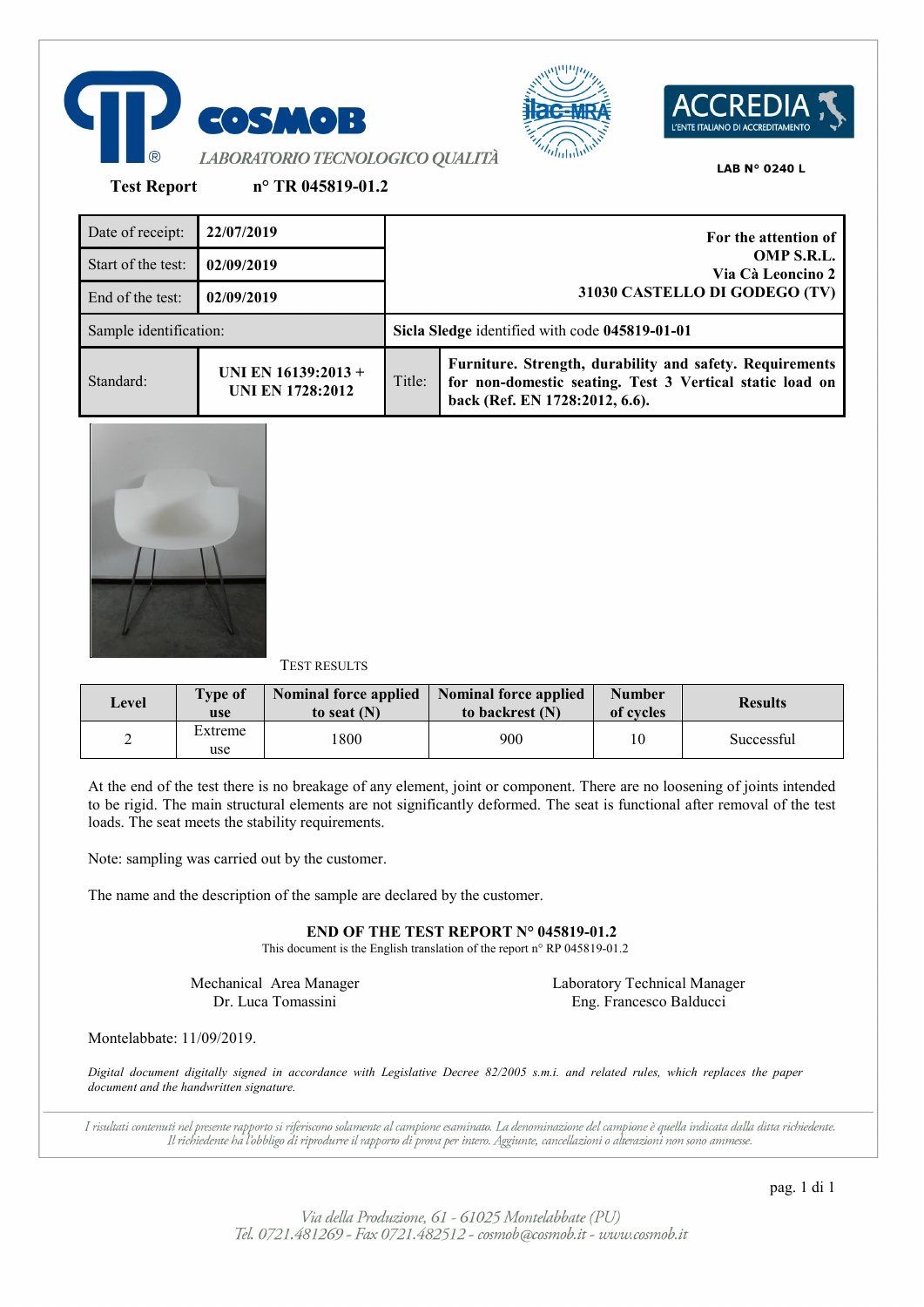





**Test Report n° TR 045819-01.3**

| Date of receipt:       | 22/07/2019                                     |        | For the attention of                                                                                                                                     |
|------------------------|------------------------------------------------|--------|----------------------------------------------------------------------------------------------------------------------------------------------------------|
| Start of the test:     | 02/09/2019                                     |        | OMP S.R.L.<br>Via Cà Leoncino 2                                                                                                                          |
| End of the test:       | 02/09/2019                                     |        | 31030 CASTELLO DI GODEGO (TV)                                                                                                                            |
| Sample identification: |                                                |        | Sicla Sledge identified with code 045819-01-01                                                                                                           |
| Standard:              | UNI EN 16139:2013 +<br><b>UNI EN 1728:2012</b> | Title: | Furniture. Strength, durability and safety. Requirements<br>for non-domestic seating. Test 5 Arm sideways static load<br>test (Ref. EN 1728:2012, 6.10). |



# TEST RESULTS

| Level | Type of use | <b>Nominal horizontal</b><br>force applied $(N)$ | <b>Number</b><br>of cycles | <b>Results</b> |
|-------|-------------|--------------------------------------------------|----------------------------|----------------|
| ∸     | Extreme use | 900                                              | 10                         | Successful     |

At the end of the test there is no breakage of any element, joint or component. There are no loosening of joints intended to be rigid. The main structural elements are not significantly deformed. The seat is functional after removal of the test loads. The seat meets the stability requirements.

Note: sampling was carried out by the customer.

The name and the description of the sample are declared by the customer.

**END OF THE TEST REPORT N° 045819-01.3**

This document is the English translation of the report n° RP 045819-01.3

Mechanical Area Manager Dr. Luca Tomassini

Laboratory Technical Manager Eng. Francesco Balducci

Montelabbate: 11/09/2019.

*Digital document digitally signed in accordance with Legislative Decree 82/2005 s.m.i. and related rules, which replaces the paper document and the handwritten signature.*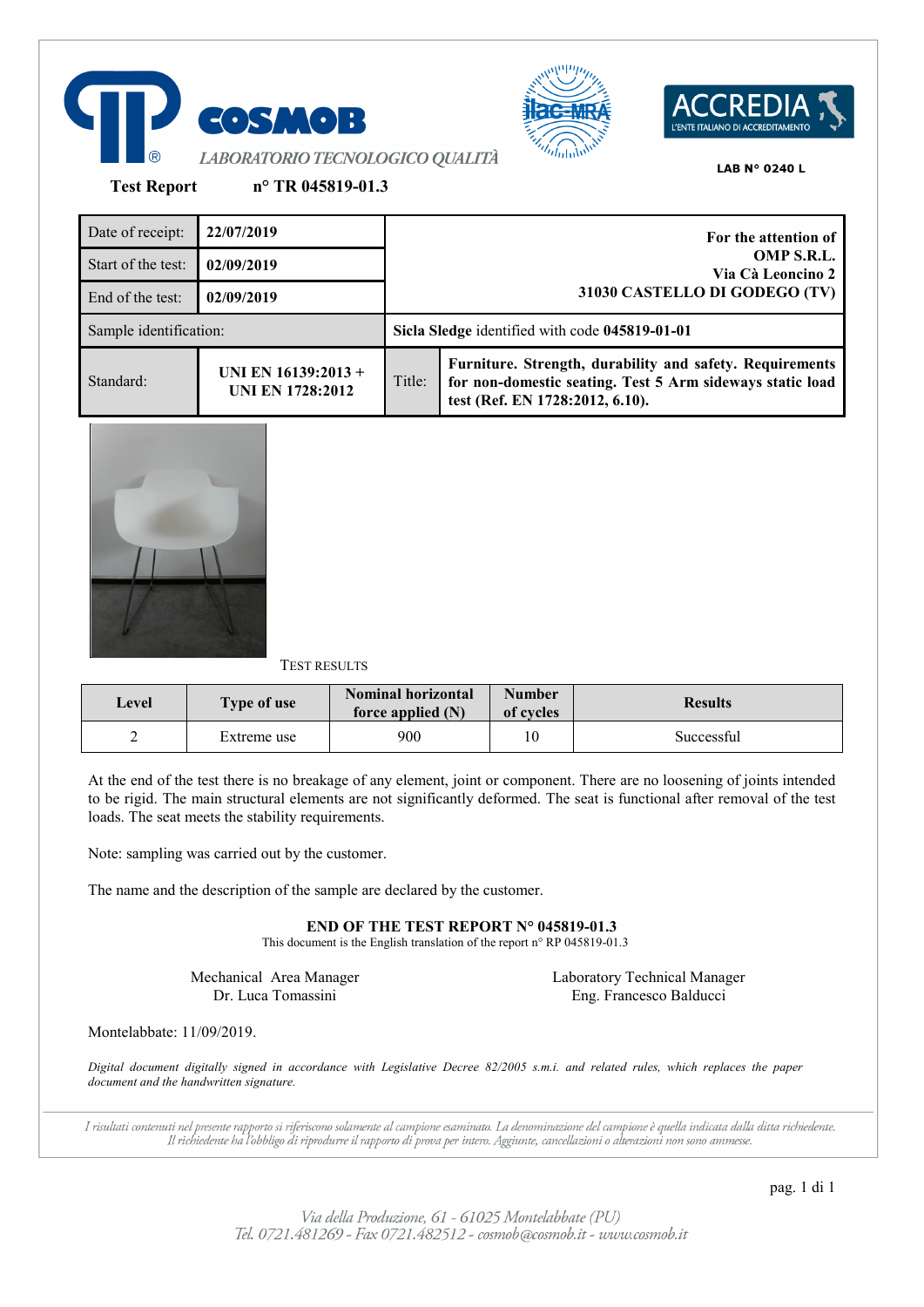





**Test Report n° TR 045819-01.4**

| Date of receipt:       | 22/07/2019                                     |                               | For the attention of                                                                                                                                      |  |
|------------------------|------------------------------------------------|-------------------------------|-----------------------------------------------------------------------------------------------------------------------------------------------------------|--|
| Start of the test:     | 02/09/2019                                     |                               | OMP S.R.L.<br>Via Cà Leoncino 2                                                                                                                           |  |
| End of the test:       | 02/09/2019                                     | 31030 CASTELLO DI GODEGO (TV) |                                                                                                                                                           |  |
| Sample identification: |                                                |                               | Sicla Sledge identified with code 045819-01-01                                                                                                            |  |
| Standard:              | UNI EN 16139:2013 +<br><b>UNI EN 1728:2012</b> | Title:                        | Furniture. Strength, durability and safety. Requirements<br>for non-domestic seating. Test 6 Arm downwards static<br>load test (Ref. EN 1728:2012, 6.11). |  |



## TEST RESULTS

| Level | <b>Type of use</b> | <b>Nominal horizontal</b><br>force applied $(N)$ | <b>Number</b><br>of cycles | <b>Results</b> |
|-------|--------------------|--------------------------------------------------|----------------------------|----------------|
|       | Extreme use        | 900                                              |                            | Successful     |

At the end of the test there is no breakage of any element, joint or component. There are no loosening of joints intended to be rigid. The main structural elements are not significantly deformed. The seat is functional after removal of the test loads. The seat meets the stability requirements.

Note: sampling was carried out by the customer.

The name and the description of the sample are declared by the customer.

**END OF THE TEST REPORT N° 045819-01.4**

This document is the English translation of the report n° RP 045819-01.4

Mechanical Area Manager Dr. Luca Tomassini

Laboratory Technical Manager Eng. Francesco Balducci

Montelabbate: 11/09/2019.

*Digital document digitally signed in accordance with Legislative Decree 82/2005 s.m.i. and related rules, which replaces the paper document and the handwritten signature.*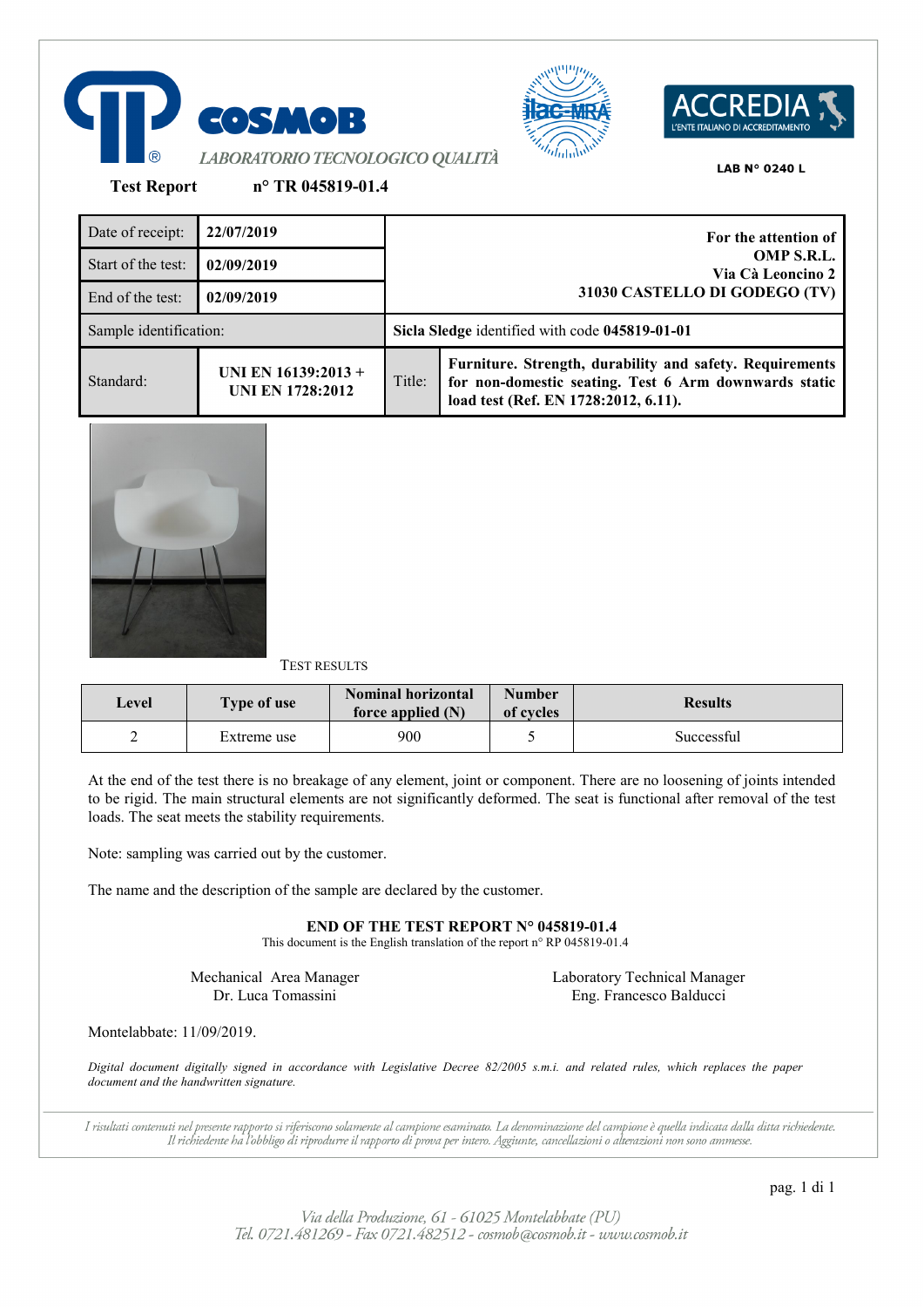





**Test Report n° TR 045819-01.5**

Date of receipt: **22/07/2019 For the attention of OMP S.R.L. Via Cà Leoncino 2 31030 CASTELLO DI GODEGO (TV)** Start of the test: **31/07/2019** End of the test: **10/08/2019** Sample identification: **Sicla Sledge** identified with code **045819-01-01** Standard: **UNI EN 16139:2013 + UNI EN 1728:2012** Title: **Furniture. Strength, durability and safety. Requirements for non-domestic seating. Test 8 Seat and back durability test (Ref. EN 1728:2012, 6.17).**



# TEST RESULTS

| Level | <b>Type of</b><br>use | <b>Nominal force applied</b><br>to seat $(N)$ | <b>Nominal force applied</b><br>to backrest (N) | <b>Number</b><br>of cycles | <b>Results</b> |
|-------|-----------------------|-----------------------------------------------|-------------------------------------------------|----------------------------|----------------|
|       | Extreme<br>use        | 1000                                          | 300                                             | 200000                     | Successful     |

At the end of the test there is no breakage of any element, joint or component. There are no loosening of joints intended to be rigid. The main structural elements are not significantly deformed. The seat is functional after removal of the test loads. The seat meets the stability requirements.

Note: sampling was carried out by the customer.

The name and the description of the sample are declared by the customer.

**END OF THE TEST REPORT N° 045819-01.5**

This document is the English translation of the report n° RP 045819-01.5

Mechanical Area Manager Dr. Luca Tomassini

Laboratory Technical Manager Eng. Francesco Balducci

Montelabbate: 11/09/2019.

*Digital document digitally signed in accordance with Legislative Decree 82/2005 s.m.i. and related rules, which replaces the paper document and the handwritten signature.*

I risultati contenuti nel presente rapporto si riferiscono solamente al campione esaminato. La denominazione del campione è quella indicata dalla ditta richiedente. Il richiedente ha l'obbligo di riprodurre il rapporto di prova per intero. Aggiunte, cancellazioni o alterazioni non sono ammesse.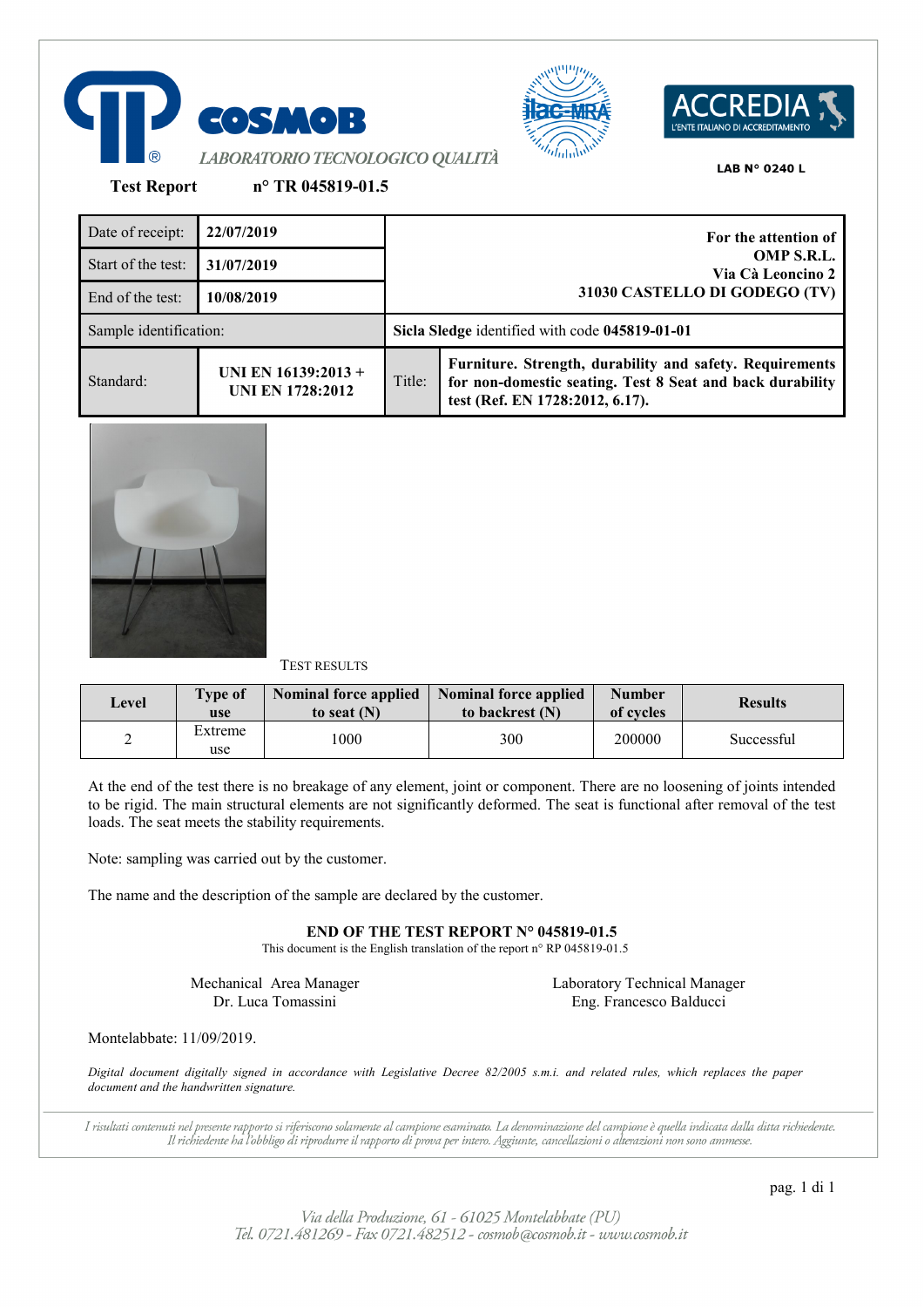





**Test Report n° TR 045819-01.6**

| Date of receipt:       | 22/07/2019                                       |        | For the attention of                                                                                                                                       |
|------------------------|--------------------------------------------------|--------|------------------------------------------------------------------------------------------------------------------------------------------------------------|
| Start of the test:     | 26/08/2019                                       |        | OMP S.R.L.<br>Via Cà Leoncino 2                                                                                                                            |
| End of the test:       | 02/09/2019                                       |        | 31030 CASTELLO DI GODEGO (TV)                                                                                                                              |
| Sample identification: |                                                  |        | Sicla Sledge identified with code 045819-01-01                                                                                                             |
| Standard:              | UNI EN $16139:2013 +$<br><b>UNI EN 1728:2012</b> | Title: | Furniture. Strength, durability and safety. Requirements<br>for non-domestic seating. Test 9 Seat front edge durability<br>test (Ref. EN 1728:2012, 6.18). |



TEST RESULTS

| Level  | <b>Type of use</b> | Nominal force<br>applied to seat $(N)$ | <b>Number</b><br>of cycles | <b>Results</b> |
|--------|--------------------|----------------------------------------|----------------------------|----------------|
| ◠<br>∼ | Extreme use        | 800                                    | 100000                     | Successful     |

At the end of the test there is no breakage of any element, joint or component. There are no loosening of joints intended to be rigid. The main structural elements are not significantly deformed. The seat is functional after removal of the test loads. The seat meets the stability requirements.

Note: sampling was carried out by the customer.

The name and the description of the sample are declared by the customer.

**END OF THE TEST REPORT N° 045819-01.6**

This document is the English translation of the report n° RP 045819-01.6

Mechanical Area Manager Dr. Luca Tomassini

Laboratory Technical Manager Eng. Francesco Balducci

Montelabbate: 11/09/2019.

*Digital document digitally signed in accordance with Legislative Decree 82/2005 s.m.i. and related rules, which replaces the paper document and the handwritten signature.*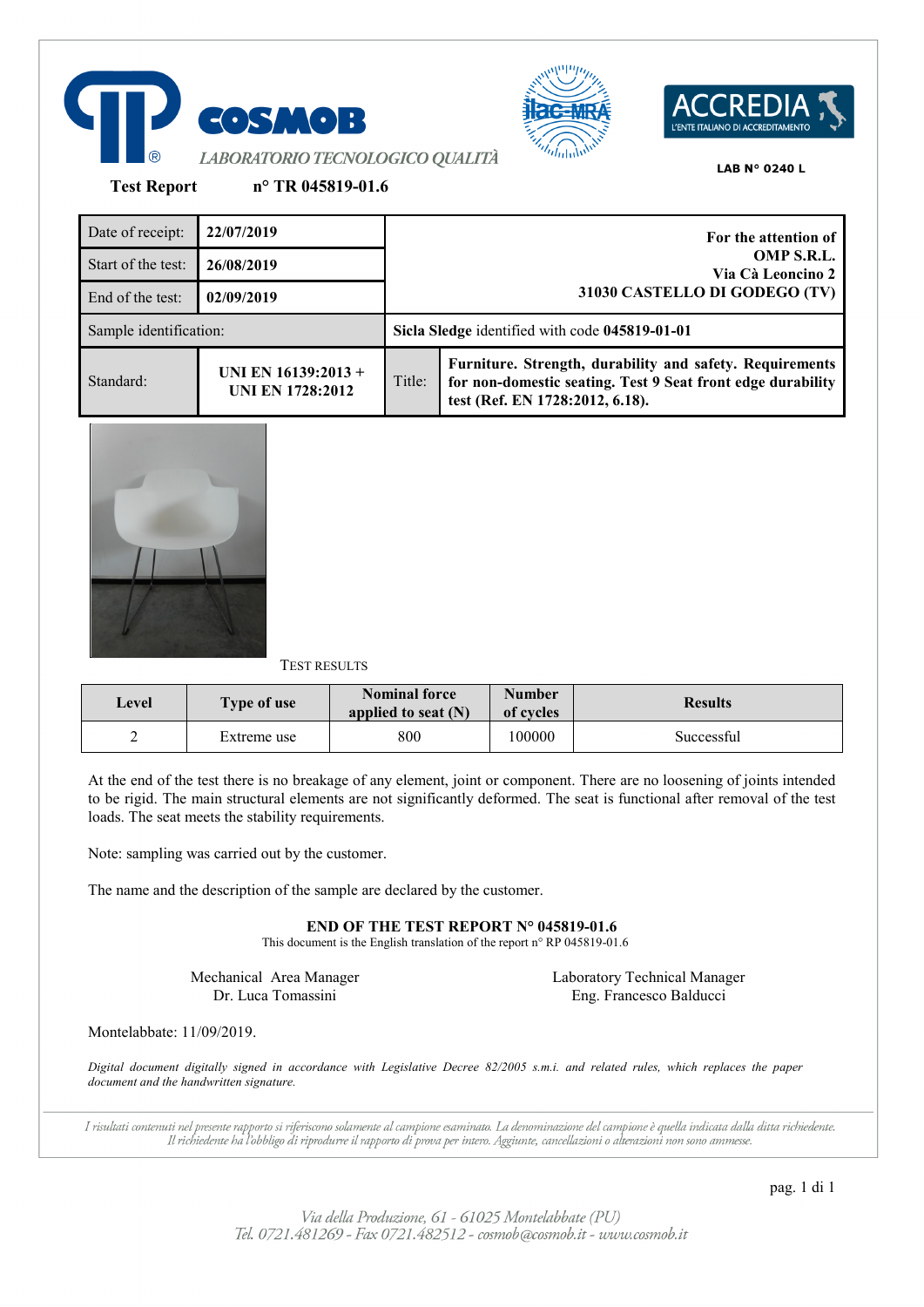





**Test Report n° TR 045819-01.7**

| Date of receipt:       | 22/07/2019                                     | For the attention of<br>OMP S.R.L.<br>Via Cà Leoncino 2<br>31030 CASTELLO DI GODEGO (TV) |                                                                                                                                                 |
|------------------------|------------------------------------------------|------------------------------------------------------------------------------------------|-------------------------------------------------------------------------------------------------------------------------------------------------|
| Start of the test:     | 02/09/2019                                     |                                                                                          |                                                                                                                                                 |
| End of the test:       | 05/09/2019                                     |                                                                                          |                                                                                                                                                 |
| Sample identification: |                                                |                                                                                          | Sicla Sledge identified with code 045819-01-01                                                                                                  |
| Standard:              | UNI EN 16139:2013 +<br><b>UNI EN 1728:2012</b> | Title:                                                                                   | Furniture. Strength, durability and safety. Requirements<br>for non-domestic seating. Test 10 Arm durability test (Ref.<br>EN 1728:2012, 6.20). |



## TEST RESULTS

| Level | <b>Type of use</b> | <b>Nominal vertical</b><br>force applied $(N)$ | Number<br>of cycles | <b>Results</b> |  |
|-------|--------------------|------------------------------------------------|---------------------|----------------|--|
| ∼     | Extreme use        | 400                                            | 30000               | Successful     |  |

At the end of the test there is no breakage of any element, joint or component. There are no loosening of joints intended to be rigid. The main structural elements are not significantly deformed. The seat is functional after removal of the test loads. The seat meets the stability requirements.

Note: sampling was carried out by the customer.

The name and the description of the sample are declared by the customer.

**END OF THE TEST REPORT N° 045819-01.7**

This document is the English translation of the report n° RP 045819-01.7

Mechanical Area Manager Dr. Luca Tomassini

Laboratory Technical Manager Eng. Francesco Balducci

Montelabbate: 11/09/2019.

*Digital document digitally signed in accordance with Legislative Decree 82/2005 s.m.i. and related rules, which replaces the paper document and the handwritten signature.*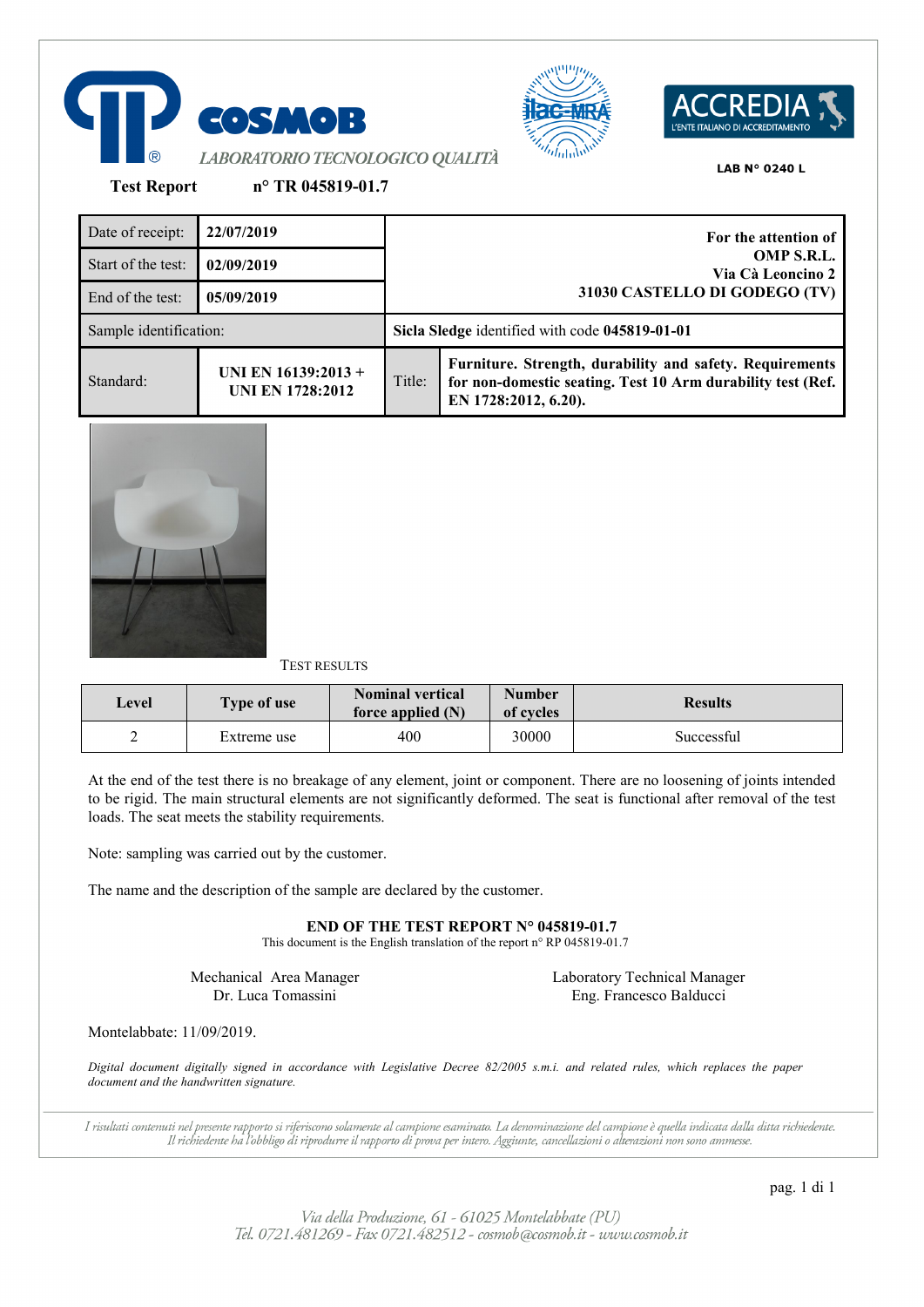





**Test Report n° TR 045819-01.8**

| Date of receipt:       | 22/07/2019                                     | For the attention of                                             |                                                                                                                                                          |  |
|------------------------|------------------------------------------------|------------------------------------------------------------------|----------------------------------------------------------------------------------------------------------------------------------------------------------|--|
| Start of the test:     | 31/07/2019                                     | OMP S.R.L.<br>Via Cà Leoncino 2<br>31030 CASTELLO DI GODEGO (TV) |                                                                                                                                                          |  |
| End of the test:       | 31/07/2019                                     |                                                                  |                                                                                                                                                          |  |
| Sample identification: |                                                |                                                                  | Sicla Sledge identified with code 045819-01-01                                                                                                           |  |
| Standard:              | UNI EN 16139:2013 +<br><b>UNI EN 1728:2012</b> | Title:                                                           | Furniture. Strength, durability and safety. Requirements<br>for non-domestic seating. Test 12 Leg forward static load<br>test (Ref. EN 1728:2012, 6.15). |  |



# TEST RESULTS

| Level | <b>Type of</b><br>use | <b>Nominal force applied</b><br>to seat $(N)$ | Nominal vertical force<br>applied $(N)$ | <b>Number</b><br>of cycles | <b>Results</b> |
|-------|-----------------------|-----------------------------------------------|-----------------------------------------|----------------------------|----------------|
| ∠     | Extreme<br>use        | 800                                           | 620                                     | 10                         | Successful     |

At the end of the test there is no breakage of any element, joint or component. There are no loosening of joints intended to be rigid. The main structural elements are not significantly deformed. The seat is functional after removal of the test loads. The seat meets the stability requirements.

Note: sampling was carried out by the customer.

The name and the description of the sample are declared by the customer.

**END OF THE TEST REPORT N° 045819-01.8**

This document is the English translation of the report n° RP 045819-01.8

Mechanical Area Manager Dr. Luca Tomassini

Laboratory Technical Manager Eng. Francesco Balducci

Montelabbate: 11/09/2019.

*Digital document digitally signed in accordance with Legislative Decree 82/2005 s.m.i. and related rules, which replaces the paper document and the handwritten signature.*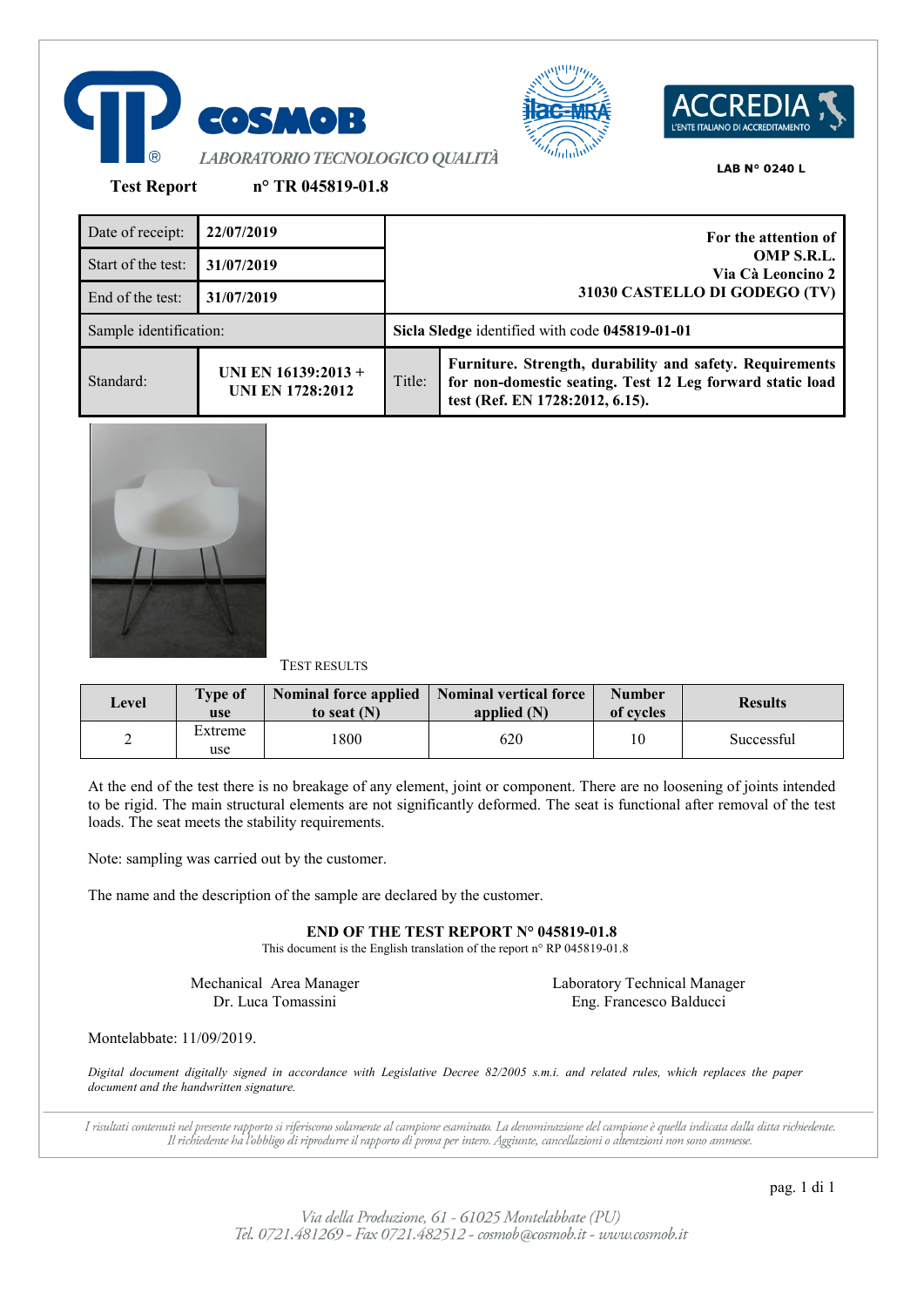





**Test Report n° TR 045819-01.9**

Date of receipt: **22/07/2019 For the attention of OMP S.R.L. Via Cà Leoncino 2 31030 CASTELLO DI GODEGO (TV)** Start of the test: **31/07/2019** End of the test: **31/07/2019** Sample identification: **Sicla Sledge** identified with code **045819-01-01** Standard: **UNI EN 16139:2013 + UNI EN 1728:2012** Title: **Furniture. Strength, durability and safety. Requirements for non-domestic seating. Test 13 Leg sideways static load test (Ref. EN 1728:2012, 6.16).**



# TEST RESULTS

| Level | <b>Type of</b><br>use | <b>Nominal force</b><br>applied to seat $(N)$ | Nominal vertical force<br>applied $(N)$ | <b>Number</b><br>of cycles | <b>Results</b> |
|-------|-----------------------|-----------------------------------------------|-----------------------------------------|----------------------------|----------------|
| ∠     | Extreme<br>use        | 1800                                          | 760                                     | 10                         | Successful     |

At the end of the test there is no breakage of any element, joint or component. There are no loosening of joints intended to be rigid. The main structural elements are not significantly deformed. The seat is functional after removal of the test loads. The seat meets the stability requirements.

Note: sampling was carried out by the customer.

The name and the description of the sample are declared by the customer.

**END OF THE TEST REPORT N° 045819-01.9**

This document is the English translation of the report n° RP 045819-01.9

Mechanical Area Manager Dr. Luca Tomassini

Laboratory Technical Manager Eng. Francesco Balducci

Montelabbate: 11/09/2019.

*Digital document digitally signed in accordance with Legislative Decree 82/2005 s.m.i. and related rules, which replaces the paper document and the handwritten signature.*

I risultati contenuti nel presente rapporto si riferiscono solamente al campione esaminato. La denominazione del campione è quella indicata dalla ditta richiedente. Il richiedente ha l'obbligo di riprodurre il rapporto di prova per intero. Aggiunte, cancellazioni o alterazioni non sono ammesse.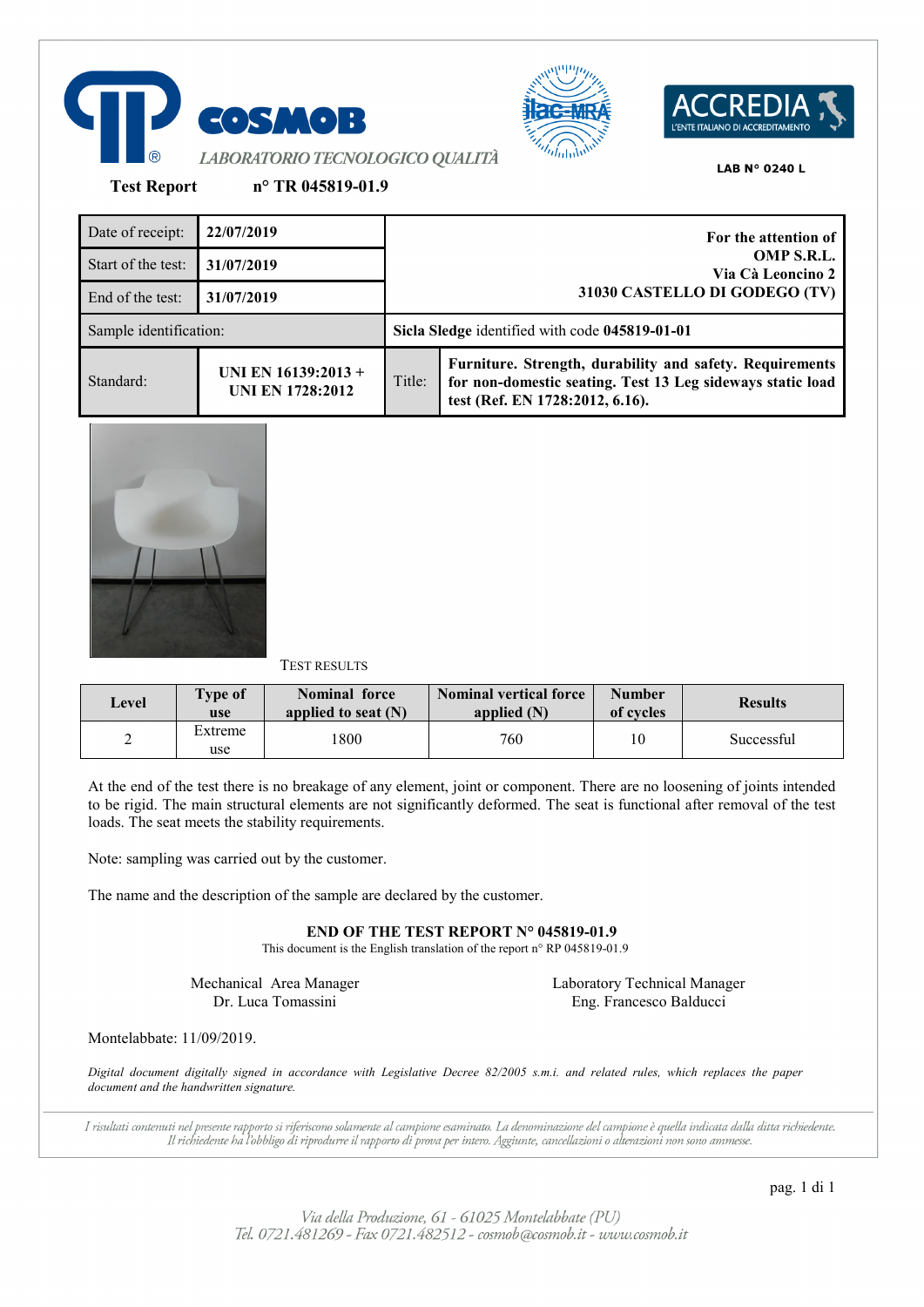





**Test Report n° TR 045819-01.10**

| Date of receipt:       | 22/07/2019                                     | For the attention of<br>OMP S.R.L.<br>Via Cà Leoncino 2 |                                                                                                                                      |  |
|------------------------|------------------------------------------------|---------------------------------------------------------|--------------------------------------------------------------------------------------------------------------------------------------|--|
| Start of the test:     | 02/09/2019                                     |                                                         |                                                                                                                                      |  |
| End of the test:       | 02/09/2019                                     | 31030 CASTELLO DI GODEGO (TV)                           |                                                                                                                                      |  |
| Sample identification: |                                                | Sicla Sledge identified with code 045819-01-01          |                                                                                                                                      |  |
| Standard:              | UNI EN 16139:2013 +<br><b>UNI EN 1728:2012</b> | Title:                                                  | Furniture. Strength, durability and safety. Requirements<br>for non-domestic seating. Test 14 Seat impact (Ref.<br>1728:2012, 6.24). |  |



TEST RESULTS

| Level | <b>Type of use</b> | Nominal drop height<br>(mm) | <b>Number</b><br>of cycles | <b>Results</b> |
|-------|--------------------|-----------------------------|----------------------------|----------------|
| -     | Extreme use        | 300                         | 10                         | Successful     |

At the end of the test there is no breakage of any element, joint or component. There are no loosening of joints intended to be rigid. The main structural elements are not significantly deformed. The seat is functional after removal of the test loads. The seat meets the stability requirements.

Note: sampling was carried out by the customer.

The name and the description of the sample are declared by the customer.

**END OF THE TEST REPORT N° 045819-01.10**

This document is the English translation of the report n° RP 045819-01.10

Mechanical Area Manager Dr. Luca Tomassini

Laboratory Technical Manager Eng. Francesco Balducci

Montelabbate: 11/09/2019.

*Digital document digitally signed in accordance with Legislative Decree 82/2005 s.m.i. and related rules, which replaces the paper document and the handwritten signature.*